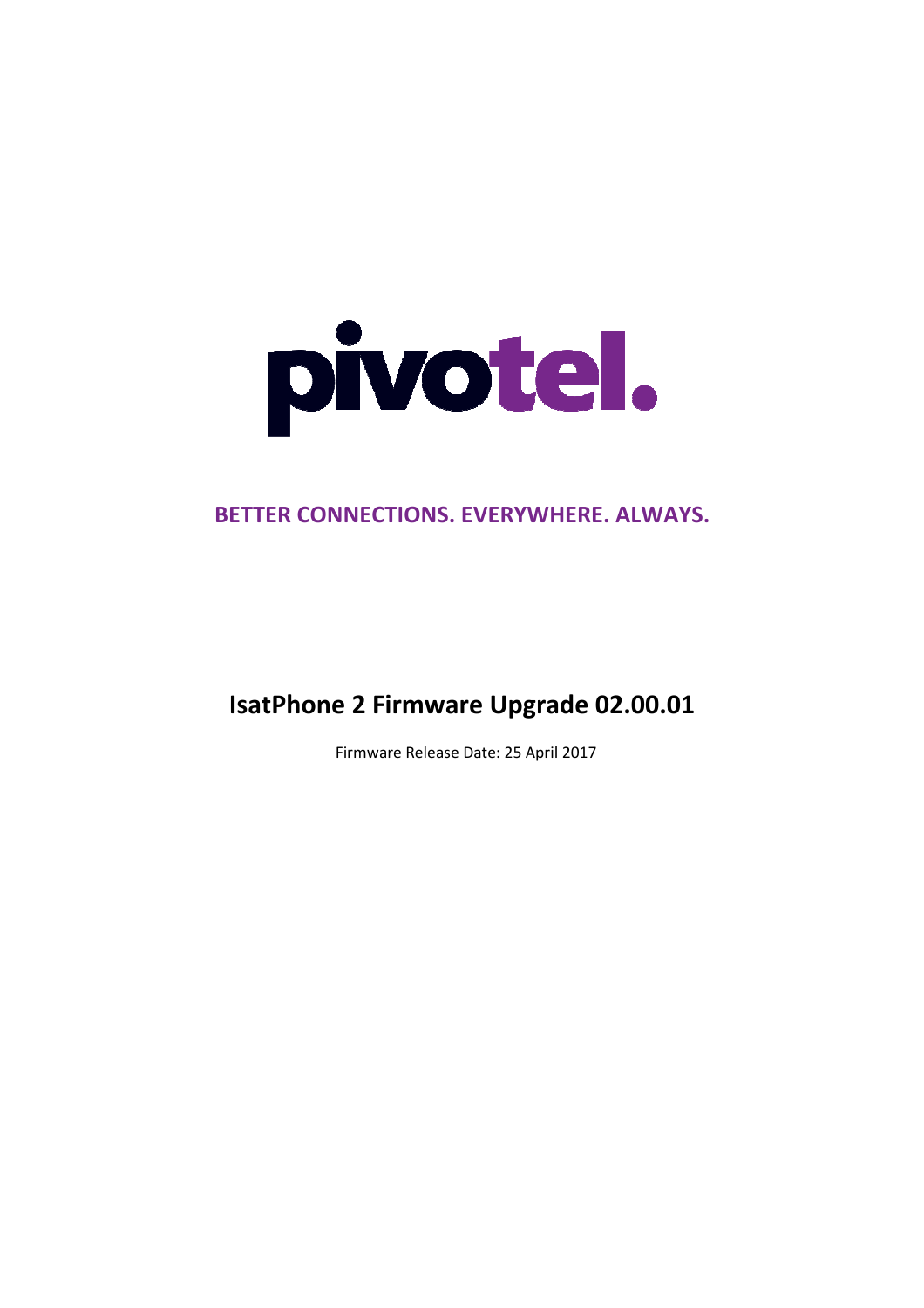

### IsatPhone 2 Firmware Upgrade 02.00.01

Supported OS: Windows 10, Windows 8, Windows 7, Windows Vista or XP

#### Recommendations for installation

This is a mandatory firmware upgrade, meaning that the features introduced by the firmware are critical for the functionality of the GSPS service including the network and the IsatPhone 2 handset.

### DOWNLOAD NEW USB DRIVER, FIRMWARE UPGRADE TOOL AND FIRMWARE 2.00.01

- 1. Download the followings from Inmarsat website below and unzip the zipped files to the same folder: http://www.inmarsat.com/support/IsatPhone-2-support/.
	- a. IsatPhone 2 Firmware 2.00.01 and release note
	- b. IsatPhone 2 Firmware Upgrade Tool and pdf on how to upgrade your IsatPhone 2
	- c. IsatPhone USB drivers (same for IsatPhone Pro and IsatPhone 2) and pdf on how to install USB drivers.

#### UNINSTALL PREVIOUS FIRMWARE UPGRADE TOOL AND USB DRIVERS

- 2. If you have previously installed IsatPhone 2 or IsatPhone PRO firmware upgrade tool, uninstall all of them before installing the new USB driver and IsatPhone 2 firmware upgrade tool. New USB driver and IsatPhone 2 firmware upgrade tool were released on 21 April 2017.
- 3. To uninstall previous firmware upgrade tool, go to Start (located at the bottom left corner of your PC) – All Programs - IsatPhone 2 - IsatPhone 2 firmware upgrade tool - Uninstall follow the prompts until the previous firmware upgrade tool is uninstalled.
- 4. To uninstall previous USB driver, go to the folder 'IsatPhone2\_USB\_drivers\_v5.30.23.0' double click folder 'i386' - double click 'ISATUinstall.exe' and follow the prompts until the USB driver is successfully uninstalled. Restart your PC.

| Documents library<br>i386                  |                             |
|--------------------------------------------|-----------------------------|
| Date modified                              | Name                        |
| S 11/12/2015 11:32 AM                      | isatbus.sys                 |
| S 11/12/2015 11:32 AM                      | isatcmnt.sys                |
| S 11/12/2015 11:32 AM                      | isatdemo.sys                |
| S 11/12/2015 11:32 AM                      | isatmdfl.sys                |
| S 11/12/2015 11:32 AM                      | isatmdm.sys                 |
| S 11/12/2015 11:32 AM                      | isatobex.sys                |
| 11/12/2015 11:32 AM                        | <b>ISATUninstall.exe</b>    |
| S 11/12/2015 11:32 AM                      | isatwhnt.sys                |
|                                            |                             |
| <b>Uninstall Driver</b>                    |                             |
| Ready to uninstall IsatPhone 2 USB drivers |                             |
|                                            | <b>Lininstall</b><br>Cancel |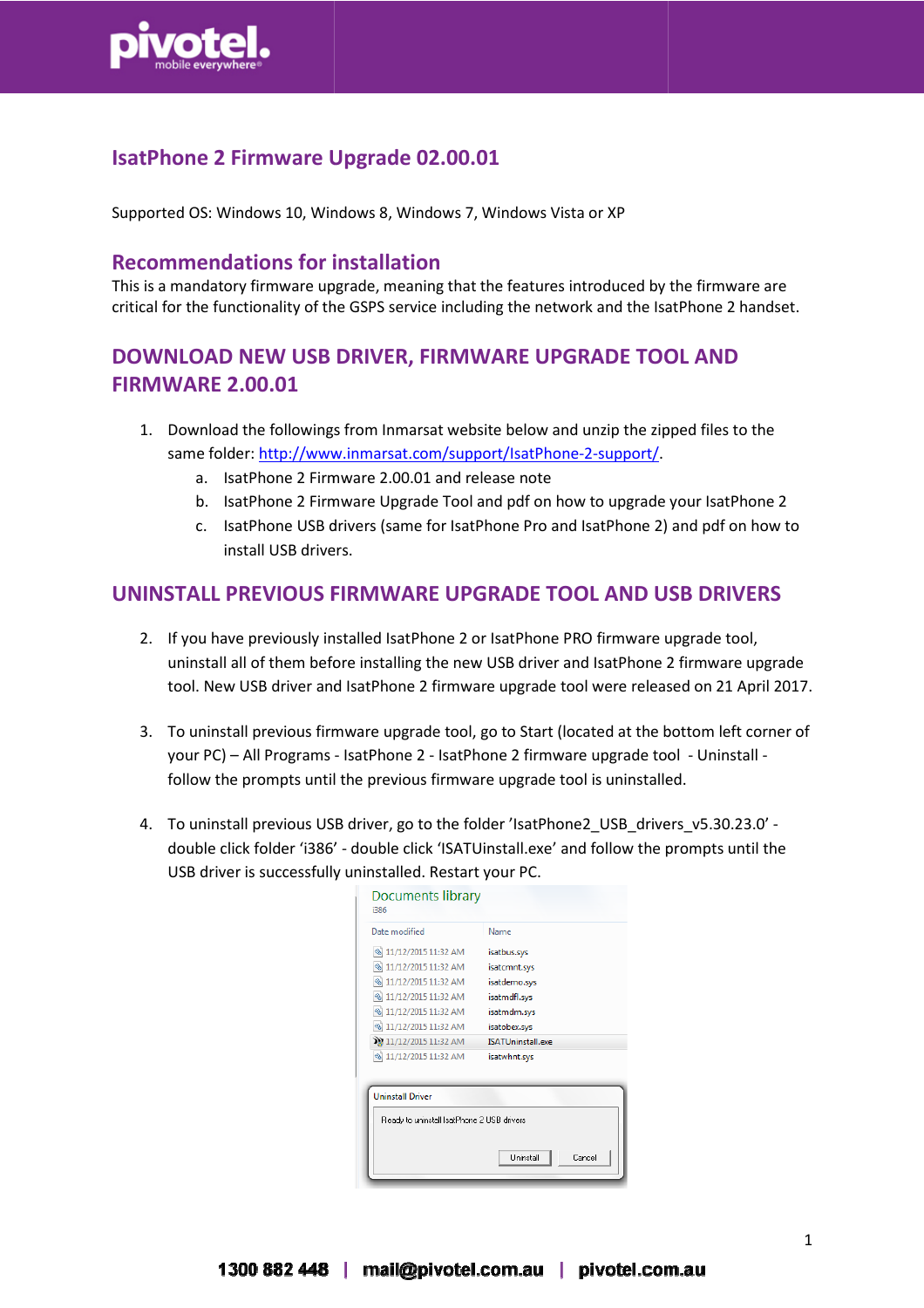

| <b>Uninstall Driver</b>                                        |  |
|----------------------------------------------------------------|--|
| IsatPhone 2 USB drivers removed successfully                   |  |
| OK                                                             |  |
| x<br>Microsoft Windows                                         |  |
| You must restart your computer to apply these<br>changes       |  |
| Before restarting, save any open files and close all programs. |  |
| <b>Restart Now</b><br><b>Restart Later</b>                     |  |

#### INSTALL USB DRIVER

- 5. Install the USB driver before the firmware upgrade tool.
- 6. Double click folder 'IsatPhone2\_USB\_drivers\_v5.30.23.0' double click 'Setup. Exe' to install the new USB driver – follow the prompts until IsatPhone 2 USB driver is installed successfully.

| Documents library<br>Firmware 2.00.01_25 Apr 2017 | Folder $\blacktriangledown$<br>Arrange by:                                    |
|---------------------------------------------------|-------------------------------------------------------------------------------|
| Date modified                                     | Name                                                                          |
| 3/05/2017 5:41 PM                                 | IsatPhone 2 firmware 02 00 01                                                 |
| 3/05/2017 5:41 PM                                 | IsatPhone2_FirmwareUpgradeTool                                                |
| 5/05/2017 9:19 AM                                 | IsatPhone2_USB_drivers_v5.30.23.0                                             |
| 5/05/2017 9:09 AM                                 | zip files                                                                     |
| 3/05/2017 5:38 PM                                 | Inmarsat IsatPhone2_fw_02_00_01_release_notes_25_April_2017.pdf               |
| 3/05/2017 5:40 PM                                 | Inmarsat_IsatPhone_2_How_To_Install_USB_Drivers_February_2014_EN_LowRes.pdf   |
| 3/05/2017 5:39 PM                                 | Inmarsat_IsatPhone_2_How_To_Upgrade_Your_IsatPhone_February_2014_EN_LowRes.pd |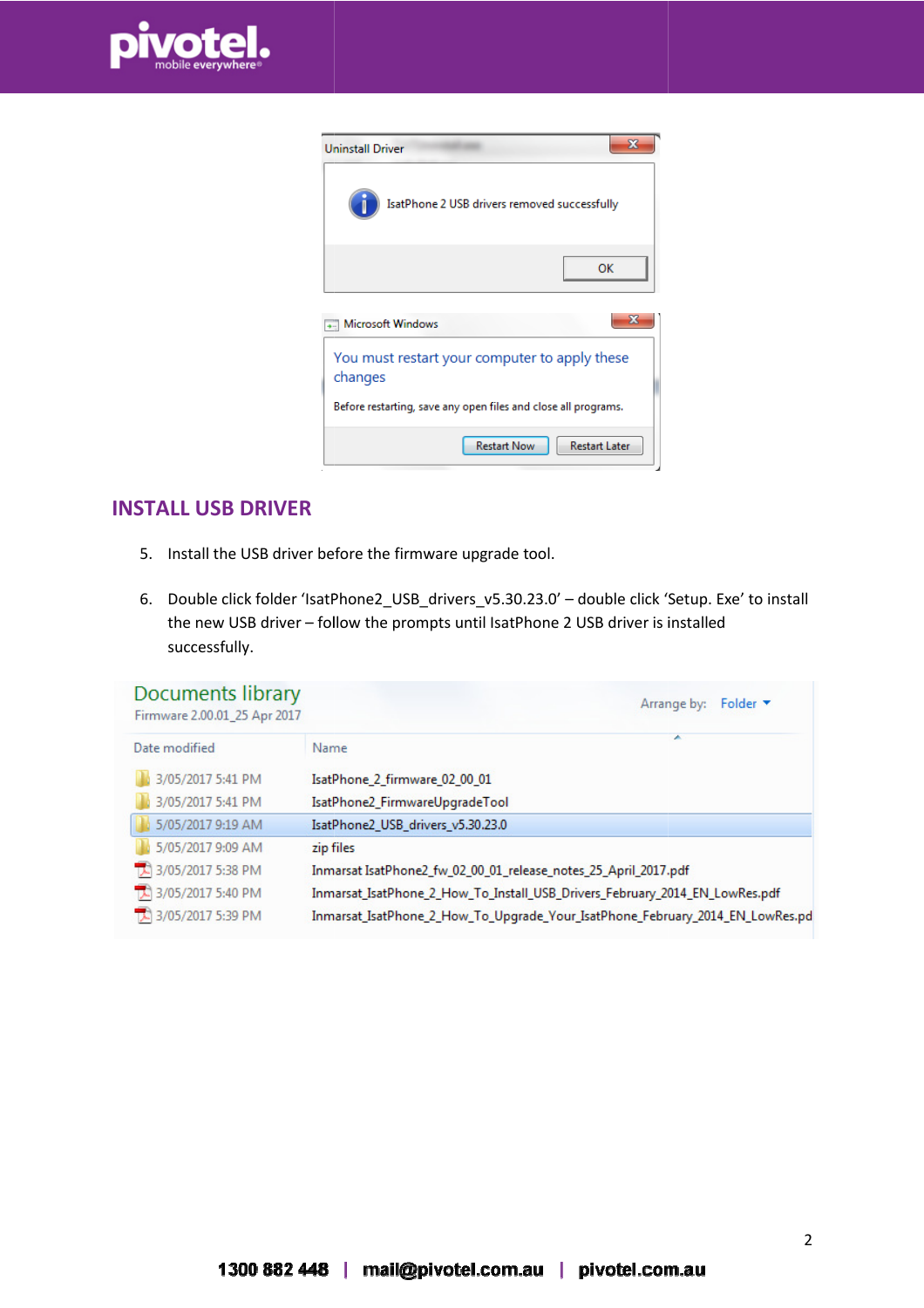

| Documents library<br>IsatPhone2 USB drivers v5.30.23.0 |              |  |
|--------------------------------------------------------|--------------|--|
| Date modified                                          | Name         |  |
| 3/05/2017 5:41 PM                                      | amd64        |  |
| 3/05/2017 5:41 PM                                      | i386         |  |
| 3/05/2017 5:41 PM                                      | isatbus.cat  |  |
| 3/05/2017 5:41 PM                                      | isatbus.inf  |  |
| 3/05/2017 5:41 PM                                      | isatdemo.cat |  |
| 3/05/2017 5:41 PM                                      | isatdemo.inf |  |
| 3/05/2017 5:41 PM                                      | isatmdm.cat  |  |
| ※ 3/05/2017 5:41 PM                                    | isatmdm2.inf |  |
| 3/05/2017 5:41 PM                                      | isatobex.cat |  |
| ● 3/05/2017 5:41 PM                                    | isatobx2.inf |  |
| ● 3/05/2017 5:41 PM                                    | isatsdm2.inf |  |
| 22 3/05/2017 5:41 PM                                   | Setup.exe    |  |

| <b>Install Driver</b><br>Ready to install IsatPhone 2 USB drivers<br>To change the install location, click the Browse button. |                  |
|-------------------------------------------------------------------------------------------------------------------------------|------------------|
| C:\Program Files\Inmarsat\IsatPhone 2\USB Drivers<br>Install                                                                  | Browse<br>Cancel |
| <b>Install Driver</b>                                                                                                         |                  |
| IsatPhone 2 USB drivers installed successfully                                                                                |                  |

7. If an error message below appears after clicking Setup.exe in Step 6, you must first uninstall the previous USB driver. Go to Step 4.

ОK



3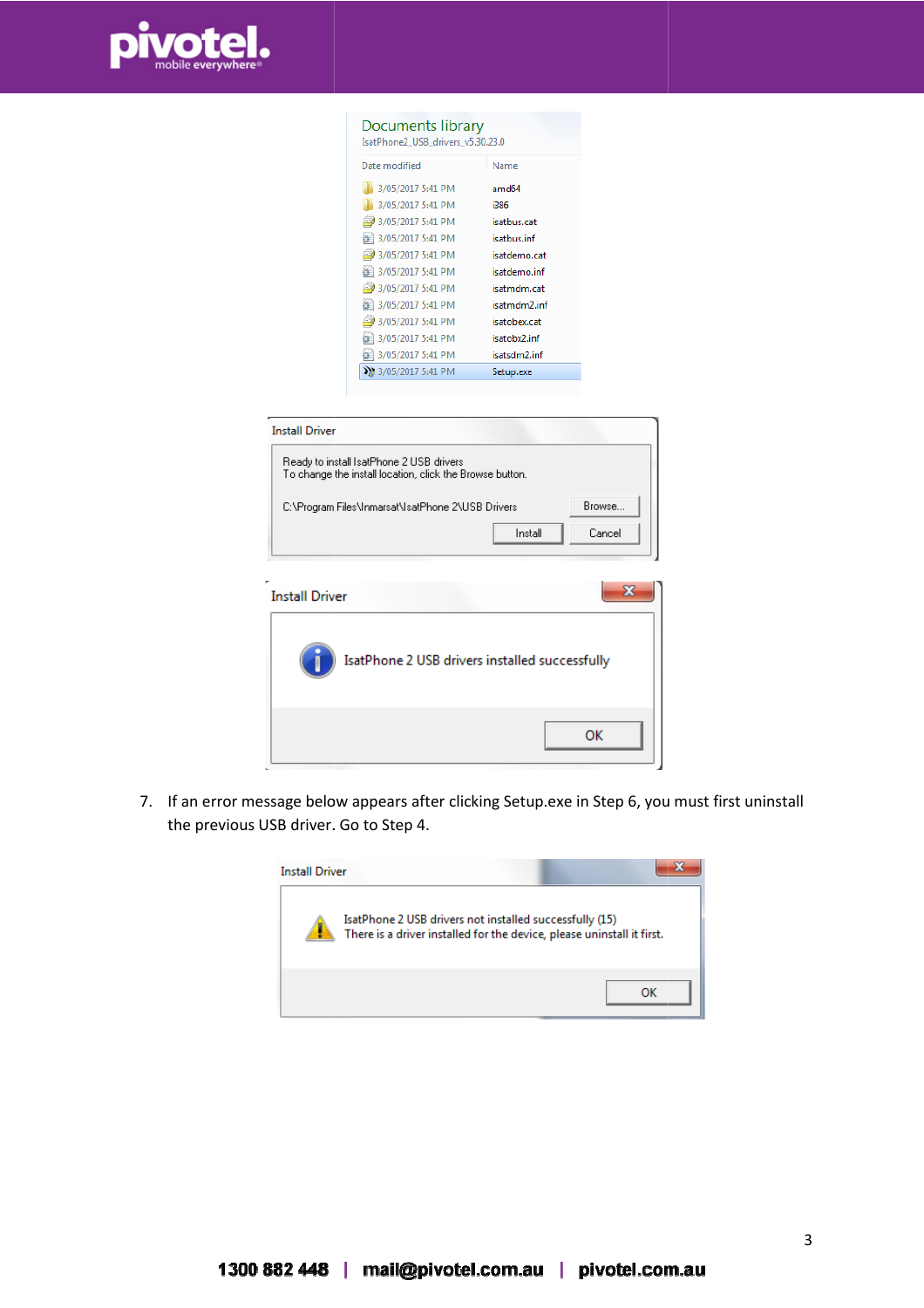

## INSTALL THE FIRMWARE UPGRADE TOOL

8. Go to IsatPhone 2 Firmware Upgrade Tool folder – double click on 'FirmwareUpgradeTool.exe FirmwareUpgradeTool.exe' – follow the prompts until IsatPhone 2 Firmware Upgrade Tool is installed successfully.

| <b>Documents library</b><br>IsatPhone2_FirmwareUpgradeTool | Arrange by: Fold                                                                                                                                                                           |
|------------------------------------------------------------|--------------------------------------------------------------------------------------------------------------------------------------------------------------------------------------------|
| Date modified                                              | Name                                                                                                                                                                                       |
| 3/05/2017 5:41 PM                                          | FirmwareUpgradeTool.exe                                                                                                                                                                    |
|                                                            | X<br>Installer Language<br>Please select a language.<br>English                                                                                                                            |
|                                                            | OK<br>Cancel                                                                                                                                                                               |
|                                                            |                                                                                                                                                                                            |
| IsatPhone 2 firmware upgrade tool Setup                    | x<br>┑                                                                                                                                                                                     |
|                                                            | IsatPhone 2 firmware upgrade tool                                                                                                                                                          |
|                                                            | Setup will guide you through the installation of IsatPhone 2<br>firmware upgrade tool.                                                                                                     |
|                                                            | It is recommended that you close all other applications<br>before starting Setup. This will make it possible to update<br>relevant system files without having to reboot your<br>computer. |
|                                                            | Click Next to continue.                                                                                                                                                                    |
|                                                            | $Back$<br>Next<br>Cancel                                                                                                                                                                   |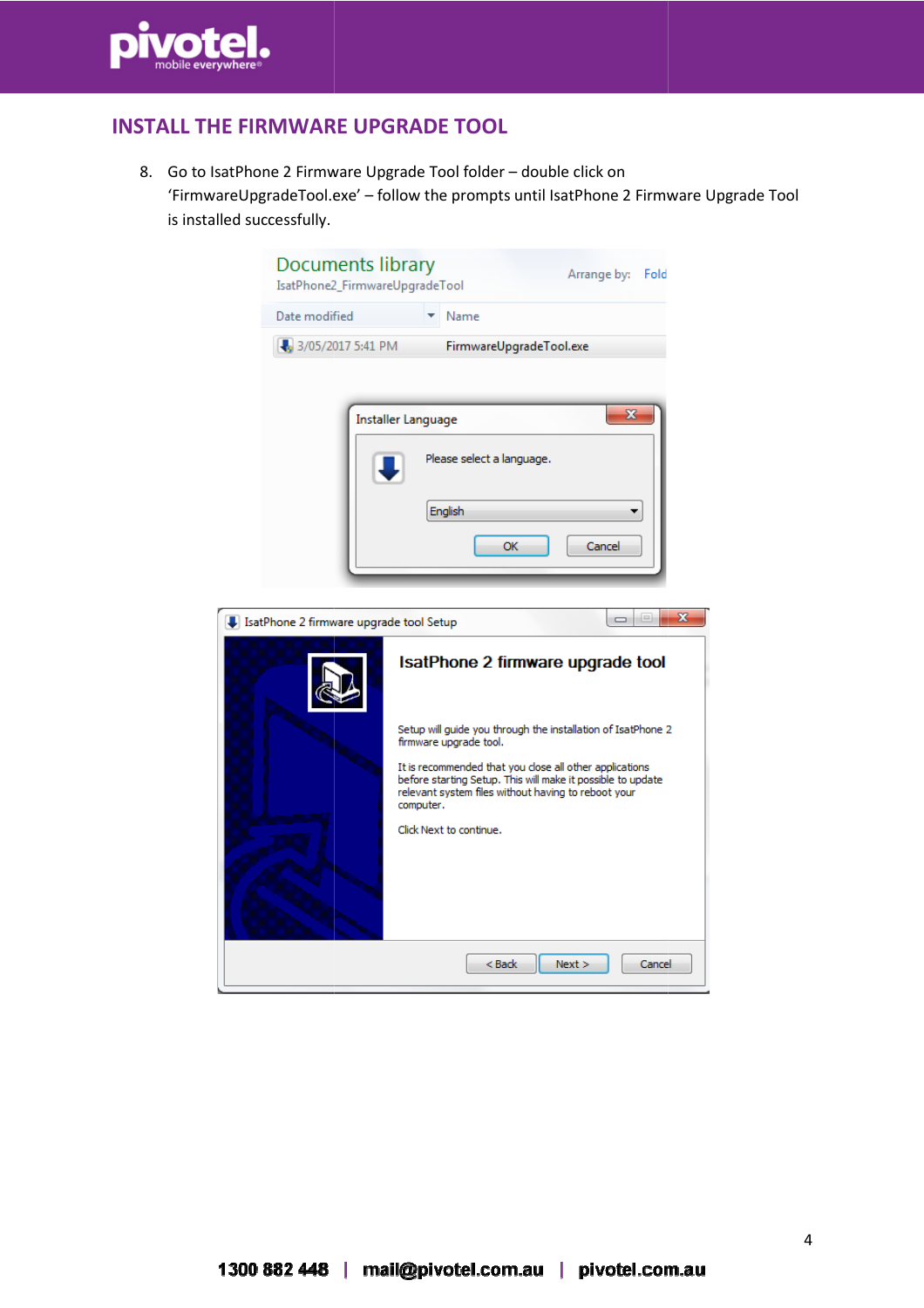

| IsatPhone 2 firmware upgrade tool Setup |                                                                           |
|-----------------------------------------|---------------------------------------------------------------------------|
|                                         | IsatPhone 2 firmware upgrade tool                                         |
|                                         | IsatPhone 2 firmware upgrade tool has been installed on<br>your computer. |
|                                         | Click Finish to close Setup.                                              |
|                                         | V Run the application                                                     |
|                                         | Finish<br>$<$ Back<br>Cancel                                              |

#### UPGRADE YOUR ISATPHONE 2 FIRMWARE

- 9. Before starting the Firmware Upgrade Tool, ensure that your phone is not connected to your PC.
- 10. Run the IsatPhone 2 Firmware Upgrade Tool select the file 'prod-build-Isat2-V02.00.01-DFU.fp2' from 'IsatPhone 2 Firmware 02\_00\_01' folder - Click 'Next'.

| Select firmware upgrade package                                                                                                                                              |
|------------------------------------------------------------------------------------------------------------------------------------------------------------------------------|
| r 2017/IsatPhone_2_firmware_02_00_01/prod-build-Isat2-V02.00.01-DFU.fp2                                                                                                      |
| A Caution:                                                                                                                                                                   |
| Personalised settings and personal data should be unaffected by the<br>upgrade. As a precaution, you may wish to back up your data before<br>starting the upgrade procedure. |
|                                                                                                                                                                              |
|                                                                                                                                                                              |
| Selecting Force Upgrade will take longer time to upgrade                                                                                                                     |

11. Power on your IsatPhone 2 and connect it to your PC via USB cable. Ensure your phone has power before the upgrade. When your phone is connected to your PC, the 'Start upgrade' button is enabled and 'Ready to upgrade' is displayed in the status field.

If the upgrade is interrupted, DO NOT disconnect or power off your phone. Your phone remains in upgrade mode and the upgrade should be restarted. Your phone will remain in upgrade mode until the upgrade has been successfully implemented.